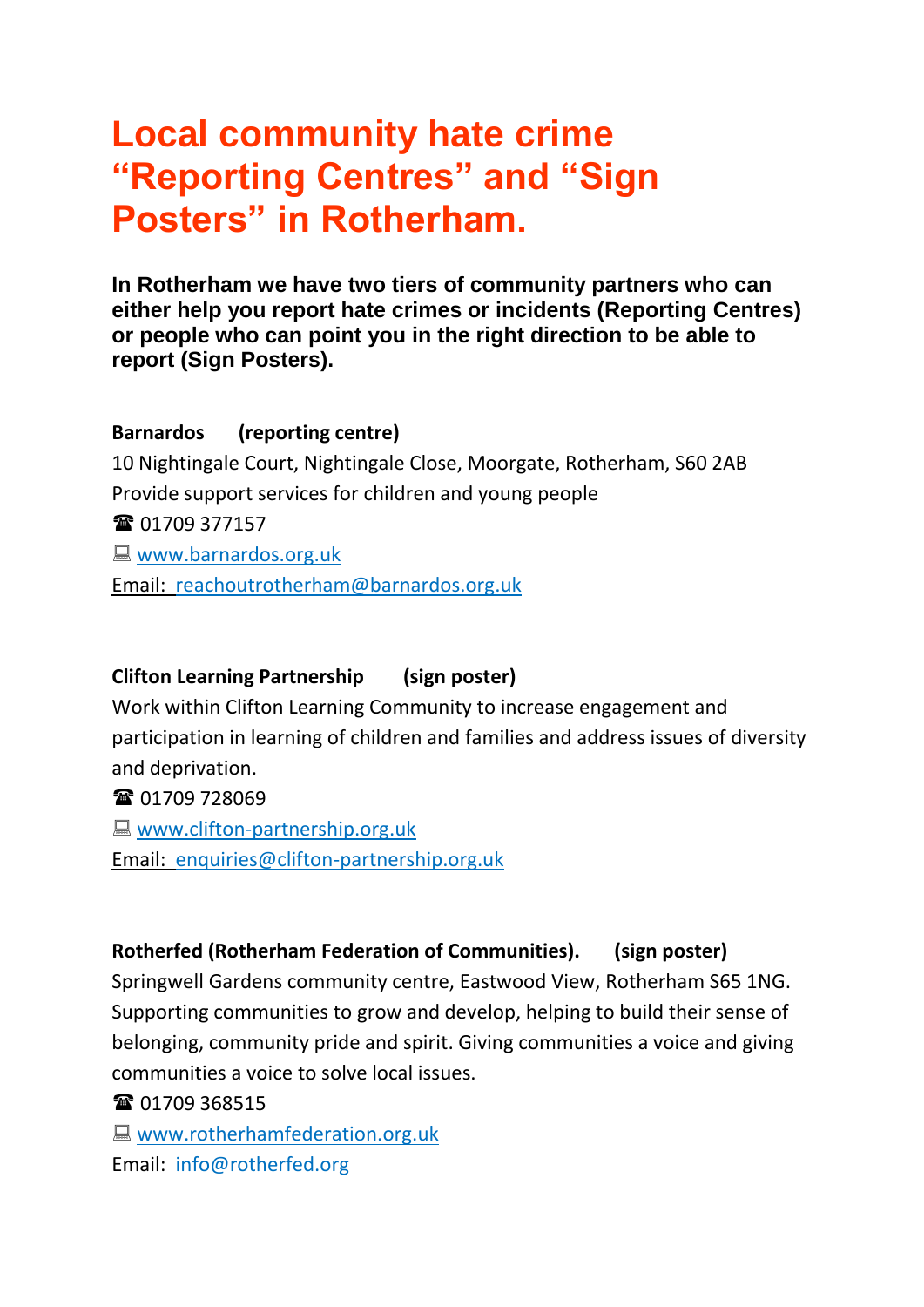## **Rotherham Citizens Advice Bureau (reporting centre)**

Delivering free, independent, impartial and confidential advice whoever you are and whatever your problem.

**■ 0808 2787911 (Mon to Fri 9.30am to 5pm)** 

■ [www.c](http://www./)itizensadvicerotherham.org.uk

#### **Rotherham MIND (sign poster)**

Osborne House, 1-2 Highfield, Doncaster Road, Rotherham S65 1DZ Provides mental health support services to adults in the community and at the resource centre in Rotherham.

**雷** 01709 919 929

**Www.rbmind.co.uk** 

Email: [contactus@rbmind.co.uk](mailto:contactus@rbmind.co.uk)

## **Rotherham Libraries (reporting centre)**

All Rotherham Libraries

Provides services to adults and young people in the community and at the resource centres in Rotherham.

**雷** 01709 823606

Email: [e-libraries@rotherham.gov.uk](mailto:e-libraries@rotherham.gov.uk)

## **Rotherham Ethnic Minority Alliance (REMA) (reporting centre)**

The Unity Centre, St Leonard's Road, Rotherham, S65 1PD REMA is the infrastructure support organisation for the Black and minority ethnic voluntary and community sector of Rotherham. **雷 01709 720744** Email: team@rema-online.org.uk **Www.rema-online.org.uk**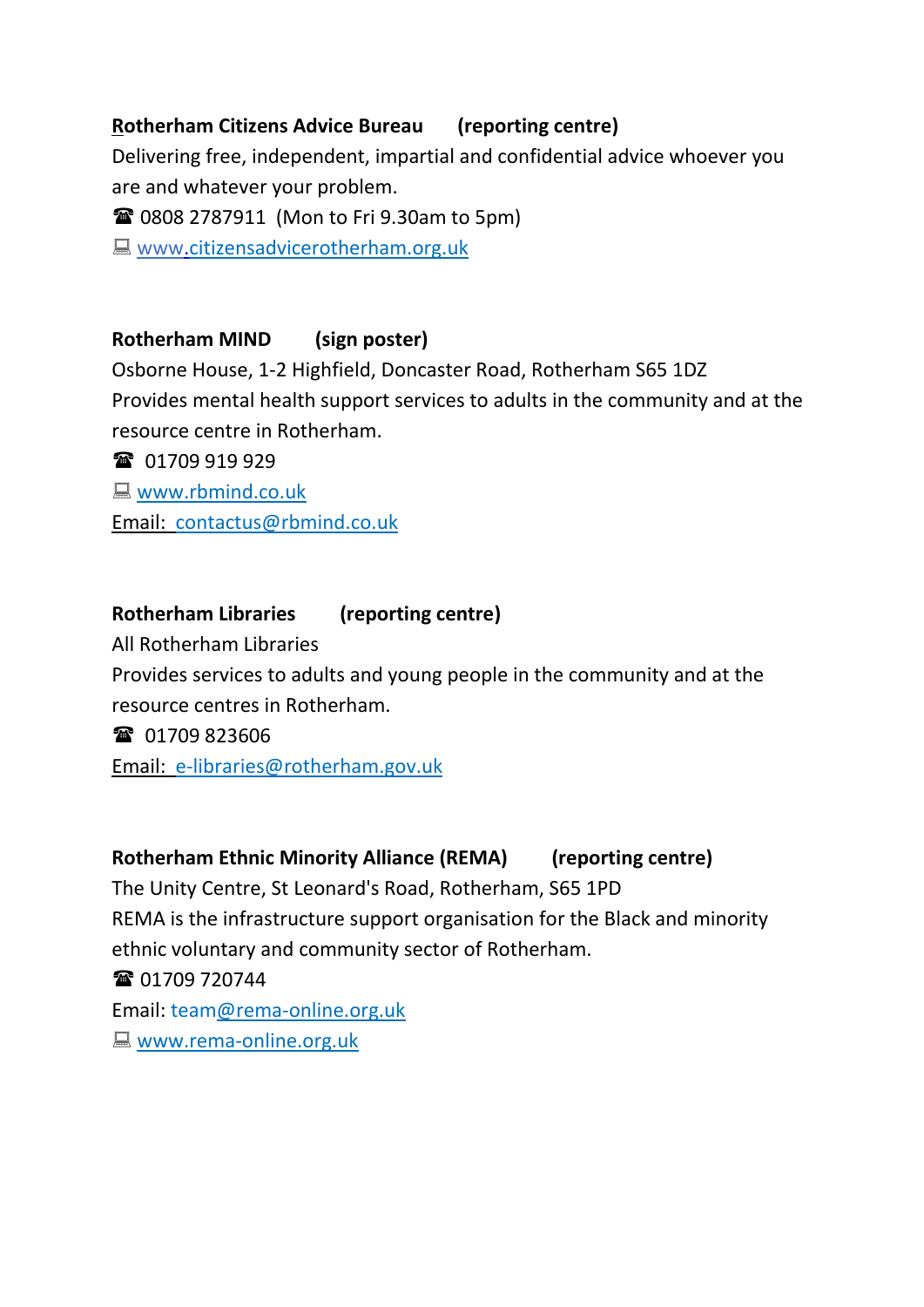## **Rotherham NHS Foundation Trust (reporting centre)**

Rotherham General Hospital, Moorgate Road, Rotherham S60 2UD Provides health support services to adults and young people in the community **雷** 01709 426034 www.rotherhamft.nhs.net

Email: [rgh-tr.callitout@nhs.net](mailto:rgh-tr.callitout@nhs.net)

## **Rotherham United Community Sports Trust (RUCST) (reporting centre)**

Rotherham United Community Sports Trust works alongside Rotherham United Football Club to bring a better standard of living to various groups across the borough of Rotherham.

**雷 01709 827767** 

Email: [community@rotherhamunited.net](mailto:community@rotherhamunited.net)

**WWW.rucst.co.uk** 

## **SENSE (sign poster)**

Coleridge Road, Eastwood, Rotherham S65 1LW

4 Ashley Court, Rawmarsh, S60 1RU

Provides disability support services to adults in the community at each centre in Rotherham.

**雷** 01709 821752

**WWW.sense.org.uk** 

Email: [contactus@sense.org.uk](mailto:contactus@sense.org.uk)

## **Speakup Self Advocacy (reporting centre)**

Galax Business Centre, Fitzwilliam Road, Eastwood Trading Estate, Rotherham, S65 1SL

Run by and for people with learning disabilities and/or autism. Their main aim is to ensure that people with learning disabilities and/or autism are valued and included within society.

**雷 01709 724762** 

**Www.speakup.org.uk** 

Email: [hatecrime@speakup.org.uk](mailto:hatecrime@speakup.org.uk)